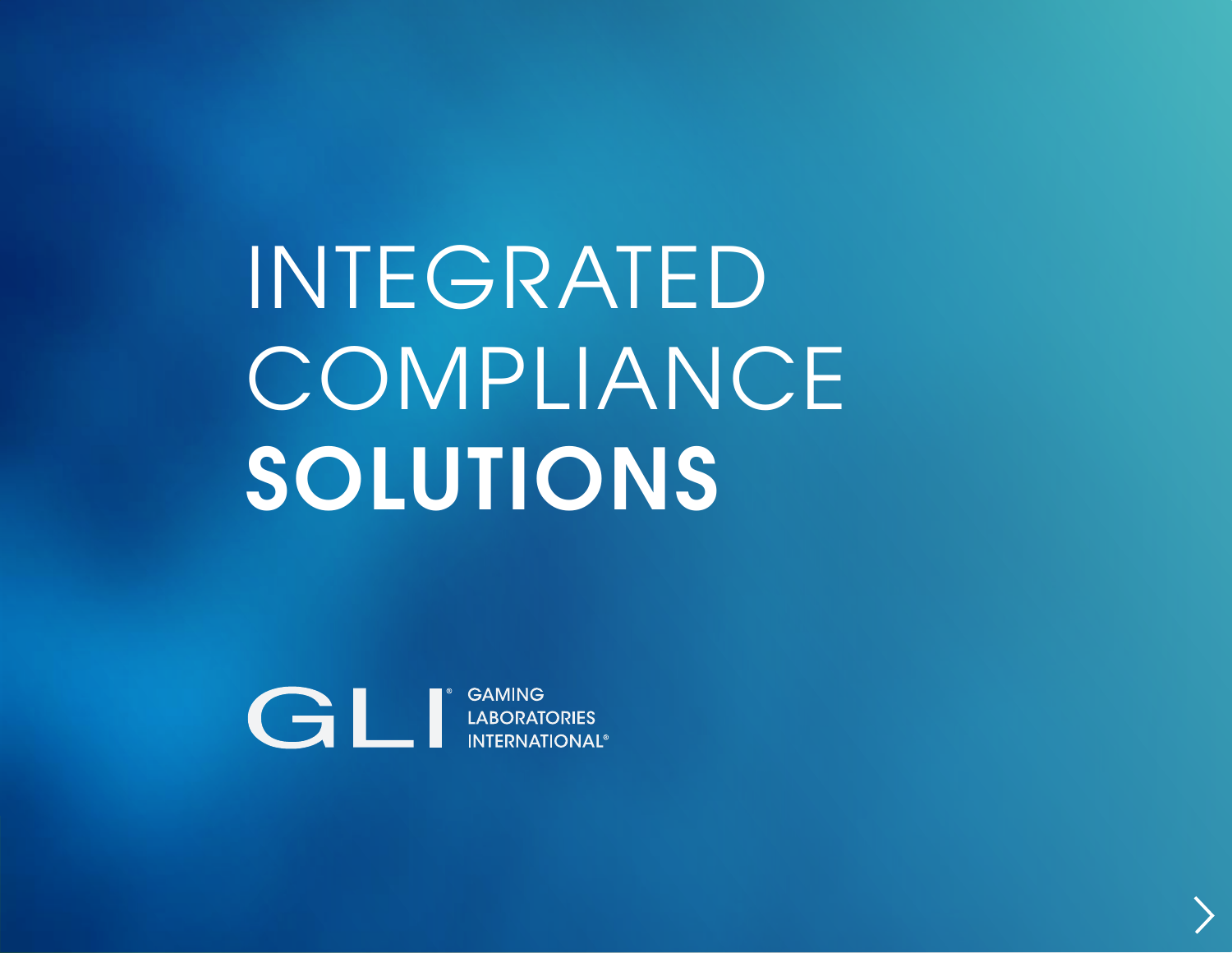### Wherever you are in your compliance journey we can help.

Integrated compliance isn't just about a certificate to us; it's an ongoing relationship to help maintain compliance and ensure you remain proactive.

Our complete suite of Integrated Compliance Solutions is tailored to your needs, providing you with all the tools you need to comply with your regulatory and technical obligations, all in one place. It puts you in control, saving you time and making it easier to report and prove compliance.

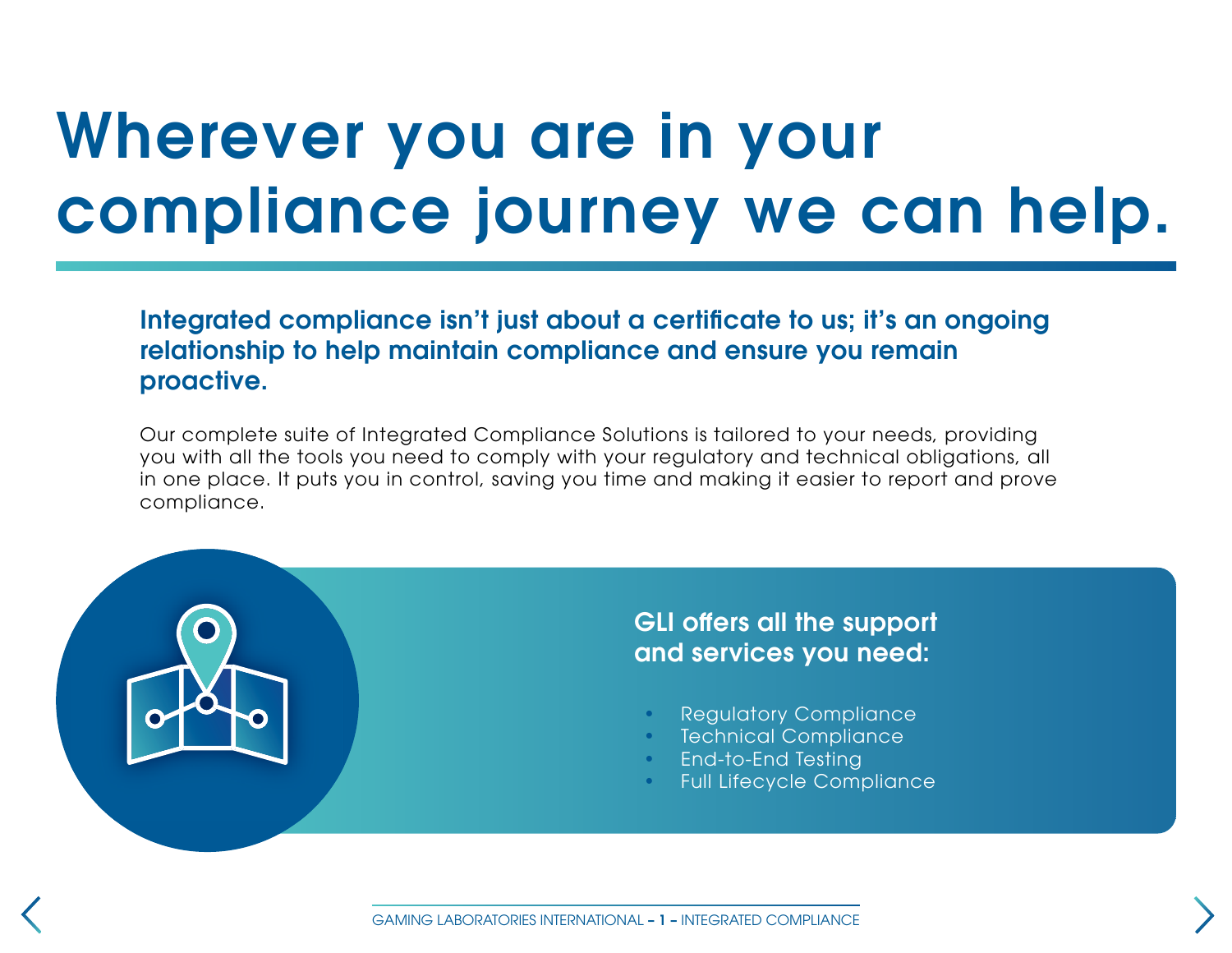### Integrated Compliance. GLI Assured. Integrated Compliance. GLI Assured.

providing you with all the tools you need to comply providing your requirement and toopping of with your regulatory and technical obligations, all in one place. Putting you in control, saving you time, and making it easier to report and evidence compliance. GLI's compliance solutions are tailored to your needs,

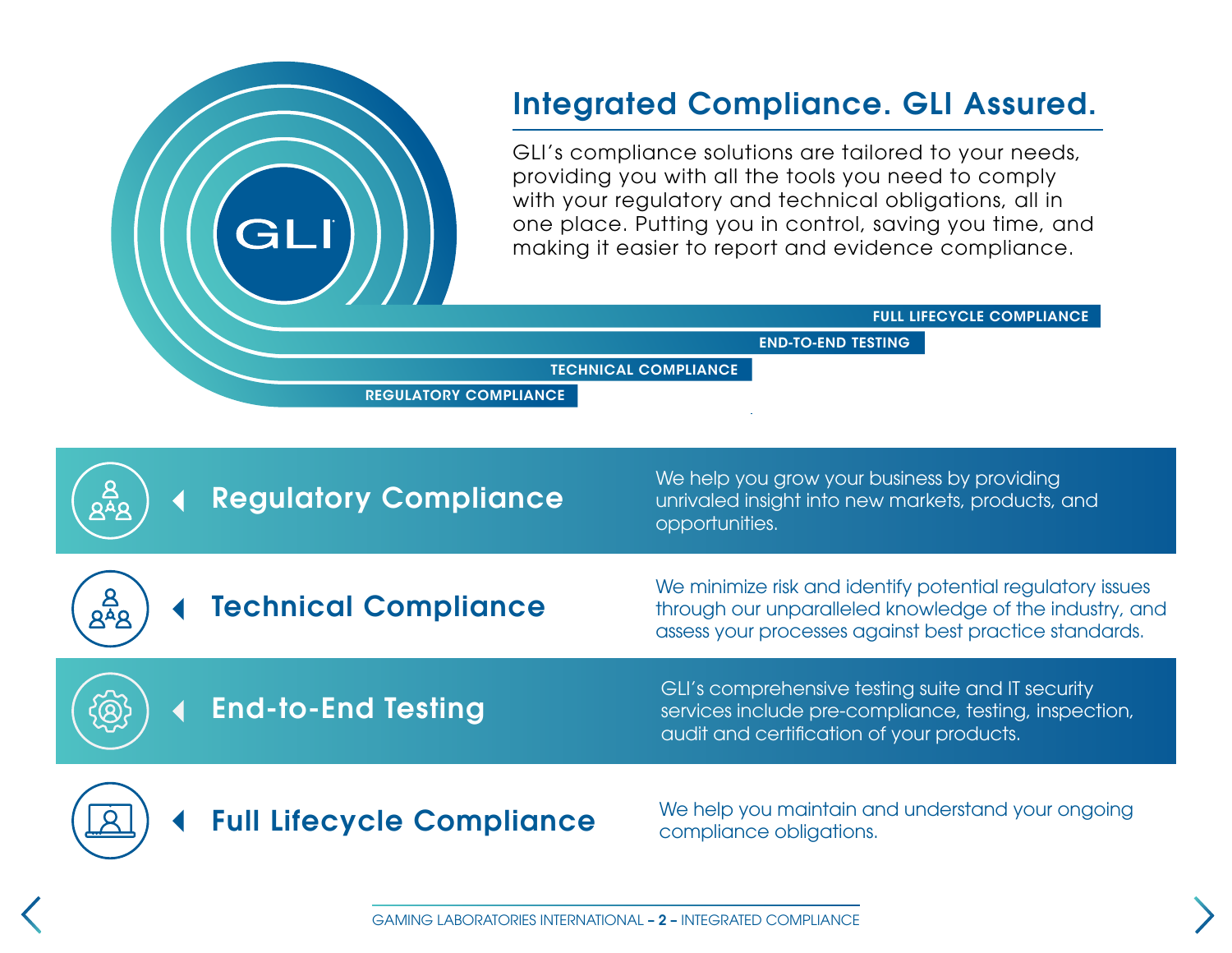

Stay ahead of the competition by understanding what is on the horizon in the world of gaming with industry insights and information from our experts at GLI.

Regular reports and updates will give you all the business information you need to turn any threat into an opportunity and any opportunity into growth.

- Emerging Markets
- Existing Opportunities
- Regulatory Developments
- New Technologies
- Research and Development
- Corporate Responsibility
- Customised Regulatory Research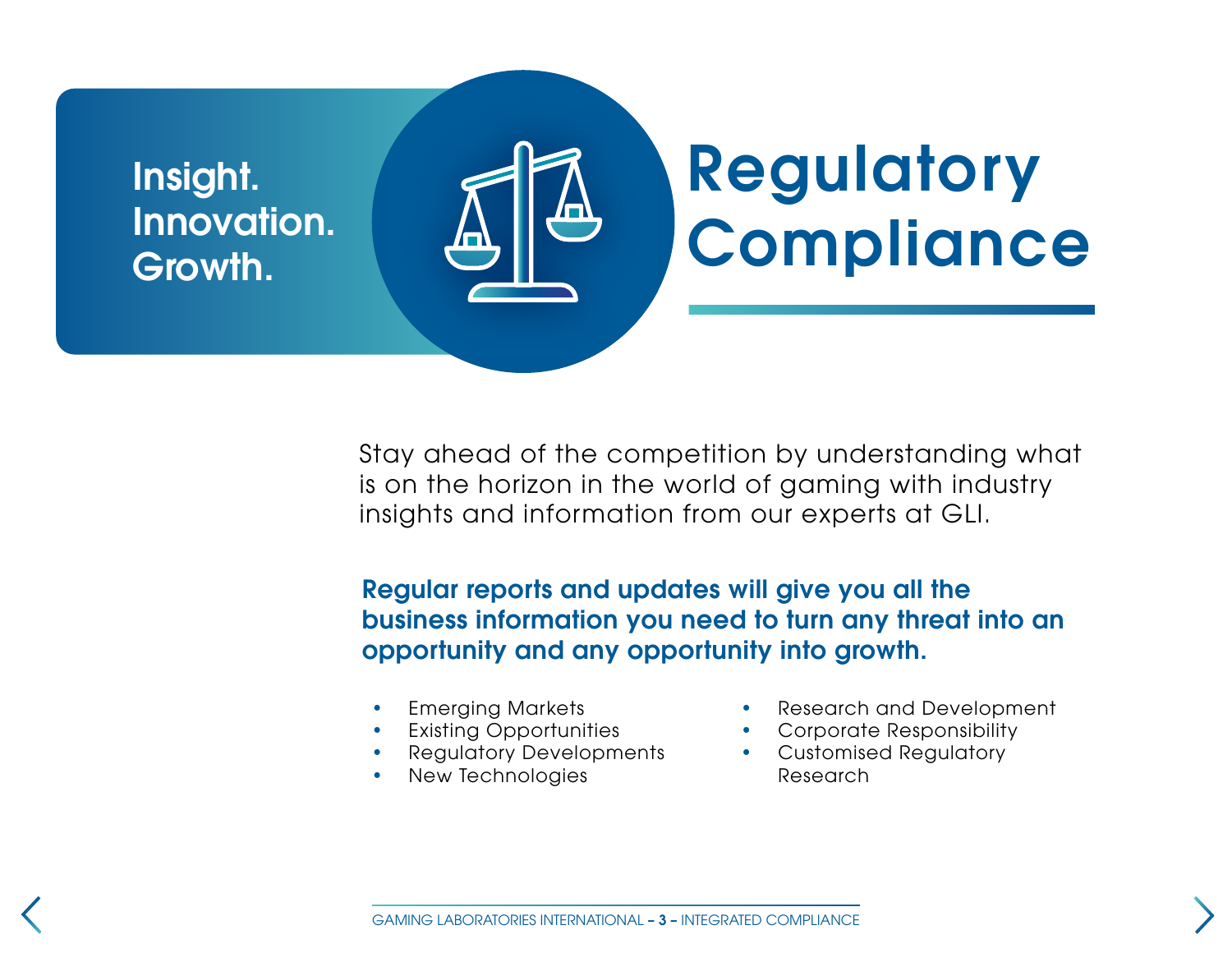# Technical **Compliance**



Our global experts are here to make sure you are ready for market and help you navigate the complex and varied technical requirements you need to meet. We help you minimise risk, identify potential regulatory issues and assess your processes against industry best practice standards.

#### Technical Standards

Every jurisdiction has its own unique technical standards and navigating them can be a challenge. You can rely on GLI's vast library and experienced team to find what standards your product must meet.

#### Technical Analysis

GLI can conduct Gap Analyses between different jurisdictions to benchmark compliance of your product across several markets, highlighting new opportunities and minimising costs by reducing the need for product redevelopment or retesting.

#### Customised Technical Research

If you have a specific question, product or product feature, or want an overview of a particular subject matter, GLI can provide you with unique Technical Research tailored to your needs.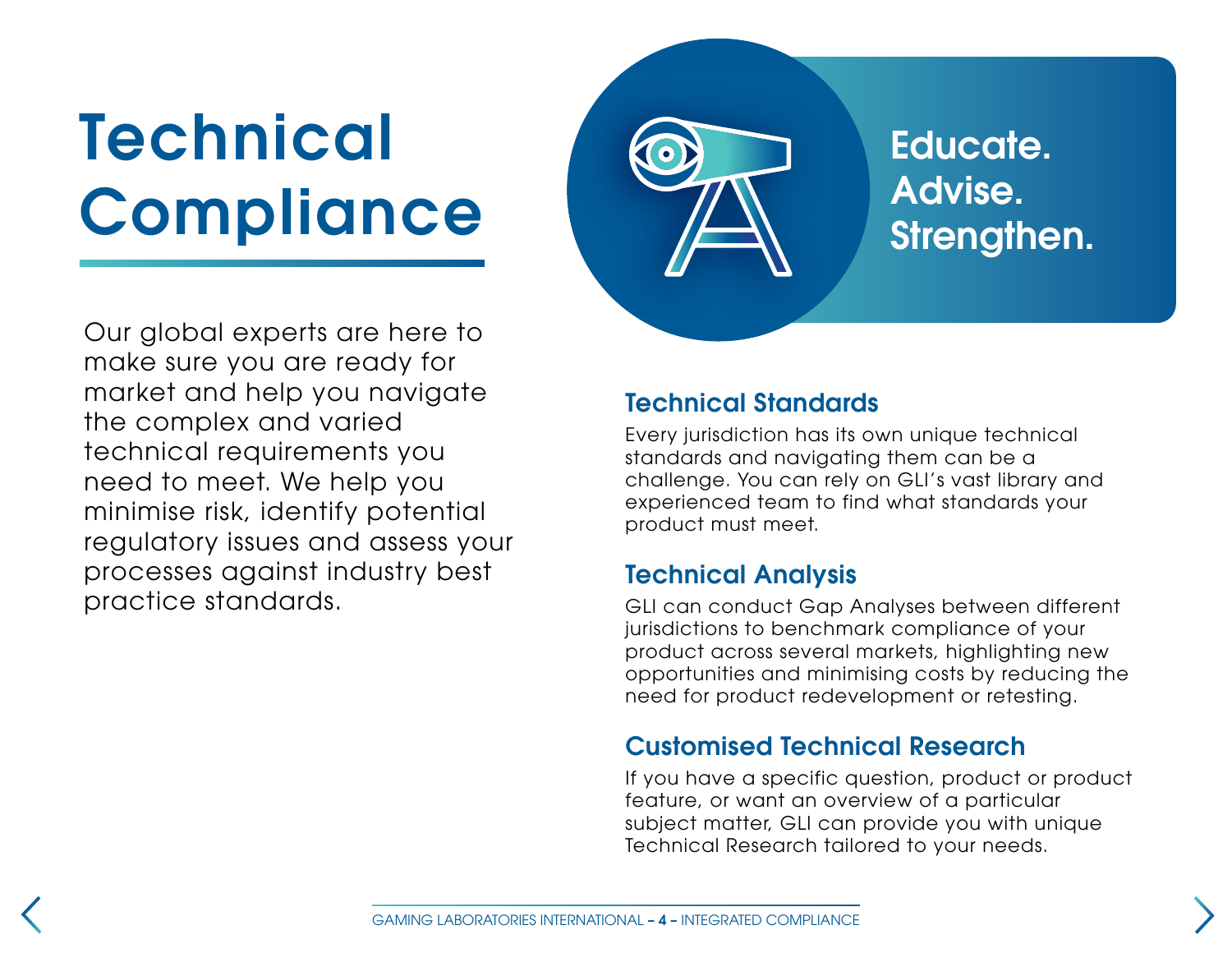Quality. Integrity. Compliance.

# End-to-End Testing

GLI's comprehensive testing suite and IT security services include:

### Concept Compliance Review

Our experts are ready to review your product concepts even before they reach the production stage. By providing GLI with a conceptual description of your ideas, we can highlight possible incidents of non-compliance before the product enters production, saving on expensive redevelopment costs.

#### Pre-Compliance Testing

Our experienced engineers and mathematicians can work with developers to test products against technical requirements prior to being submitted to the lab for formal certification. Like Concept Compliance Review, the benefit of pre-compliance testing is to detect functional and compliance issues earlier within the development lifecycle, increasing your chances of passing certification the first time and speeding up the time-to-market.

#### Testing, Audit, and Certification

These core services are your gateway to market. GLI is approved by regulators in hundreds of jurisdictions worldwide and is trusted by them to ensure your product is compliant with their technical standards. By choosing GLI to test your product and audit your gaming operations, you can be assured that your business remains compliant in whatever market you wish to enter.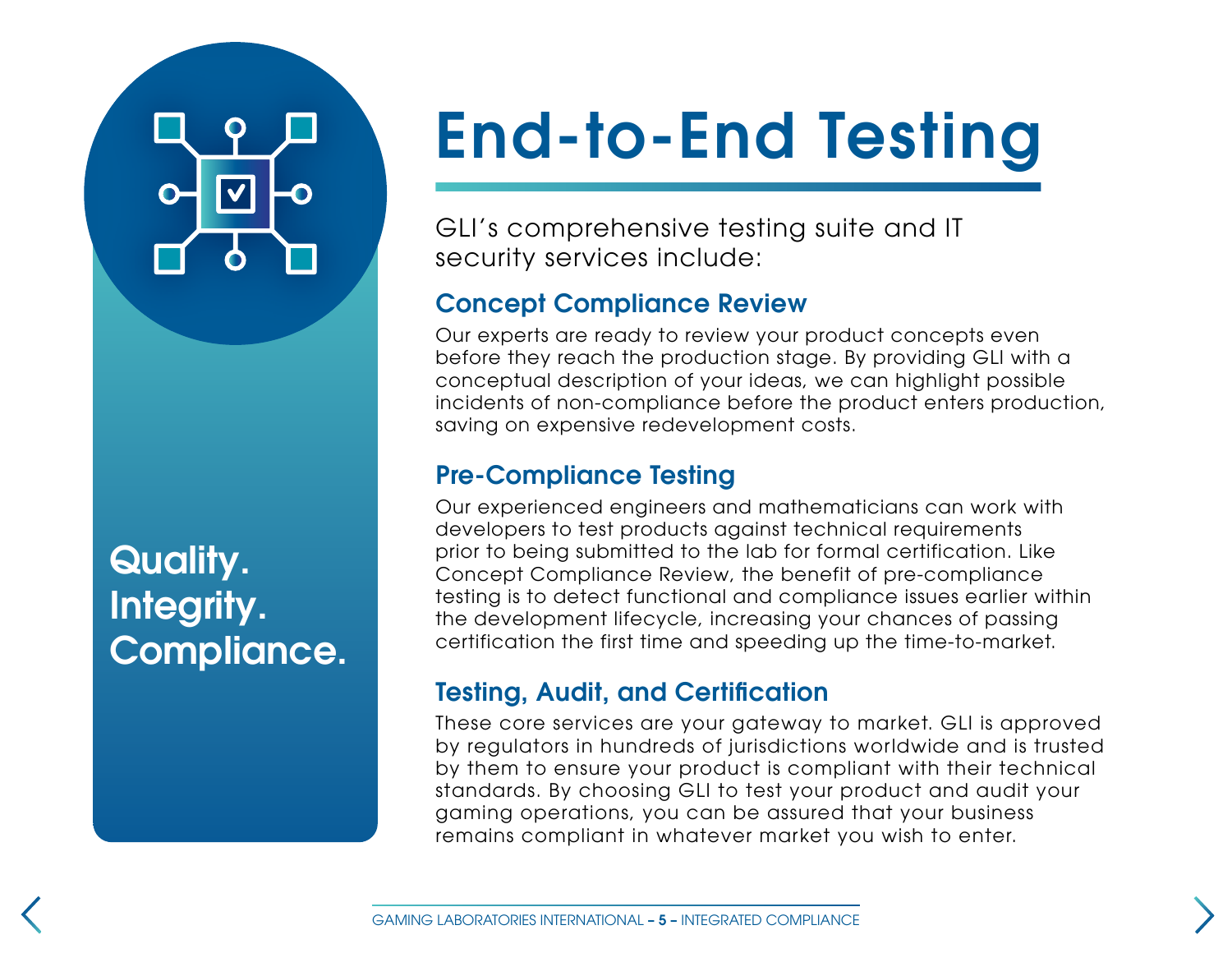## Full Lifecycle **Compliance**

### Maintenance. Protection. Assurance.

#### Periodic Retesting, Audit and Certification

Many gaming regulators require licensees and suppliers to undergo periodic recertification of their products and/ or annual auditing of their operations. We are approved by regulators worldwide to carry out this necessary work.

#### Compliance Deadline Management and Preparation

We understand how meeting the deadlines for ongoing compliance obligations can be difficult. That's why GLI has implemented processes that help you. By proactively reaching out to our clients who have previously tested with GLI, we aim to increase your chances of passing periodic retests and audits the first time and on time.

#### Regulation and Technical Standard Monitoring

Regulations and Technical Standards are subject to changes depending on many factors such as political change or legislative reviews of the current regulations. GLI constantly strives to keep abreast of these changes. Keeping you up to date with how these changes affect you helps keep you compliant.

#### Training Solutions

Our people understand that every customer, product and jurisdiction is different. We can provide training solutions tailored to you, cutting through a mass of information, and presenting what you need to know.



**Compliance** is an ongoing journey, and we want to help you reduce costs and increase efficiency. That's why we maintain a relationship with you so that you can stay on top of your regulatory **requirements** wherever you are in the process.